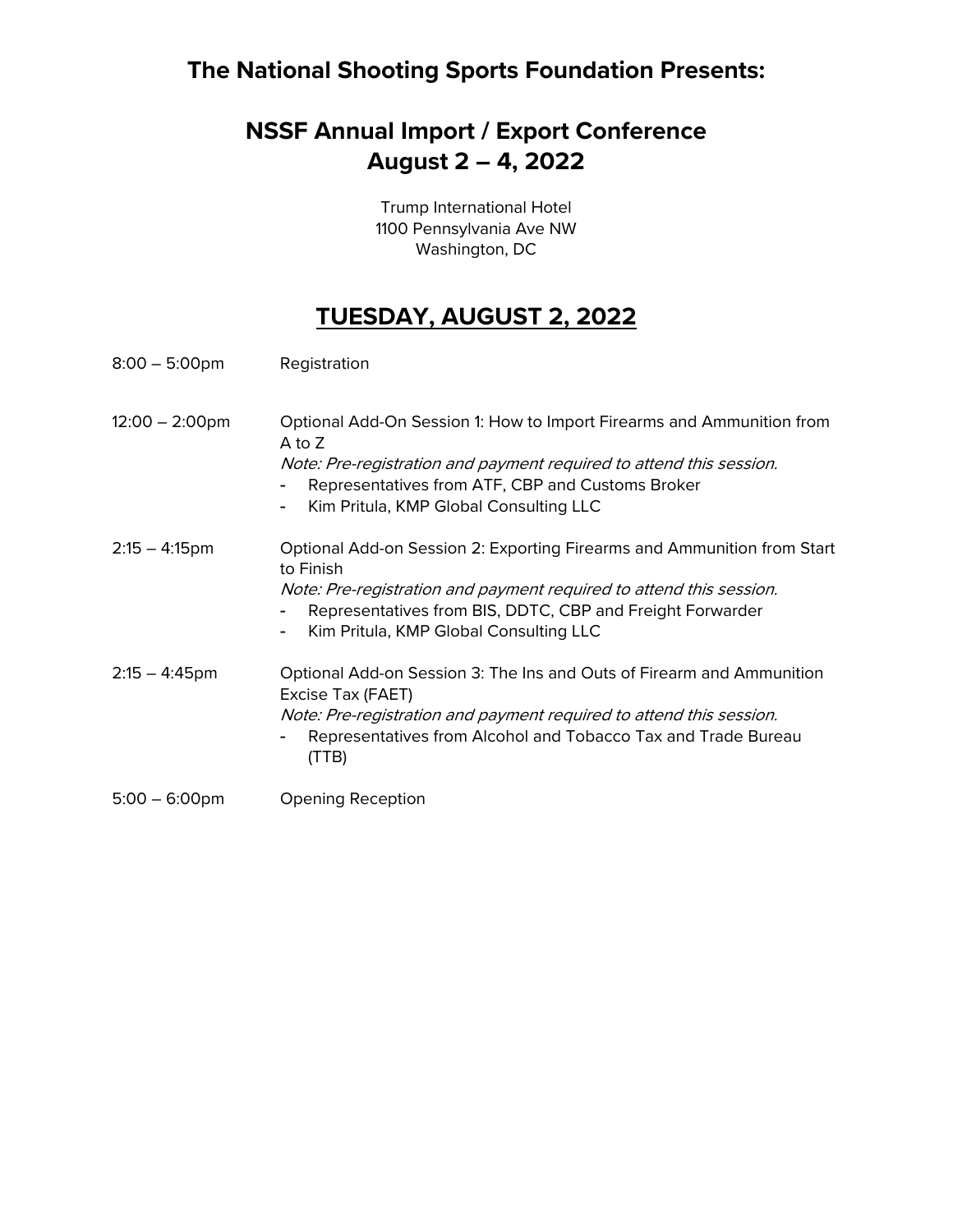#### **The National Shooting Sports Foundation Presents:**

## **NSSF Annual Import / Export Conference August 2 – 4, 2022**

#### **WEDNESDAY, AUGUST 3, 2022**

- 7:30am 5:00pm Registration
- 7:30 8:30am Breakfast
- 8:30 8:45am Welcome remarks
- 8:45 10:15am BIS and DDTC Licensing and Policy Update
- 10:15 10:30am AM Break
- 10:30 12:00pm Enforcement Panel
- 12:00 1:30pm Lunch with Keynote Speaker
- 1:30 2:30pm BIS Office of Antiboycott
- 2:30 3:00pm Round-Table Session I Choice of tables including officials from: U.S. Department of Commerce: Bureau of Industry and Security (BIS) Licensing, Policy, SNAP-R, and Office of Export Enforcement (OEE); U.S. Department of State Directorate of Defense Trade Controls (DDTC) Licensing; Customs and Border Protection (CBP); Office of Foreign Assets Control (OFAC); Alcohol and Tobacco Tax and Trade Bureau (TTB); Dept. of Homeland Security/Homeland Security Investigations (HSI); Industry Topic Table
- 3:00 3:15pm Break
- 3:15 3:45pm Round-Table Session II
- 3:45 3:50pm Table Transfer
- 3:50 4:20pm Round Table Session III
- 4:20 4:25pm Table Transfer
- 4:25 5:00pm Round Table Session IV
- 5:00 7:00pm Reception